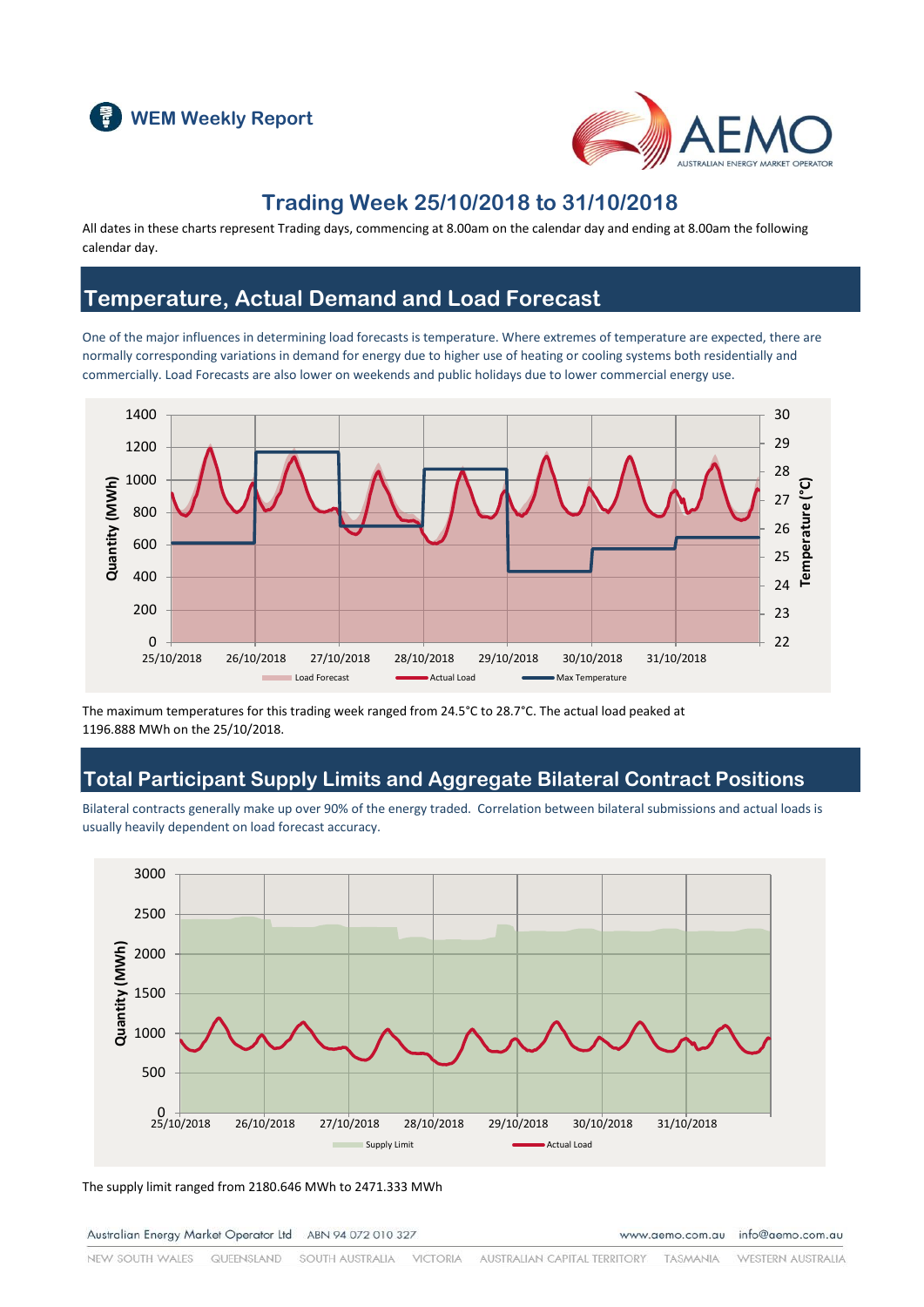# **Net Balancing Market Trades**

Bilateral contracts and STEM trading are generally based on the forecast energy requirements of Participants. When the forecast requirements are higher or lower than the actual requirements for a day, this Market energy must be bought and sold in the balancing mechanism. This graph shows the estimated net balancing trades.



The majority of the balancing activity this week occurred within Balancing Supply. The maximum balancing demand for the week reached 71.7295 MWh on the 30/10/2018. The maximum balancing supply for the week reached -122.377 MWh on the 31/10/2012.

# **Total Traded Energy**

This chart represents a comparison between the total net energy that is traded in Bilateral Contracts, the STEM and the balancing mechanism. Balancing Supply represents cases in which the total contract position is greater than the demand and customers must supply energy back to balancing. Balancing Demand represents cases in which the total contract position is less than the demand and customers must purchase energy from balancing.



Total balancing supply equalled -7116.288 MWh whereas total balancing demand equalled 2963.653 MWh. The Total STEM Traded quantity was 9773.483 MWh, with the STEM Clearing Quantity ranging between 5.495 MWh and 87.705 MWh.